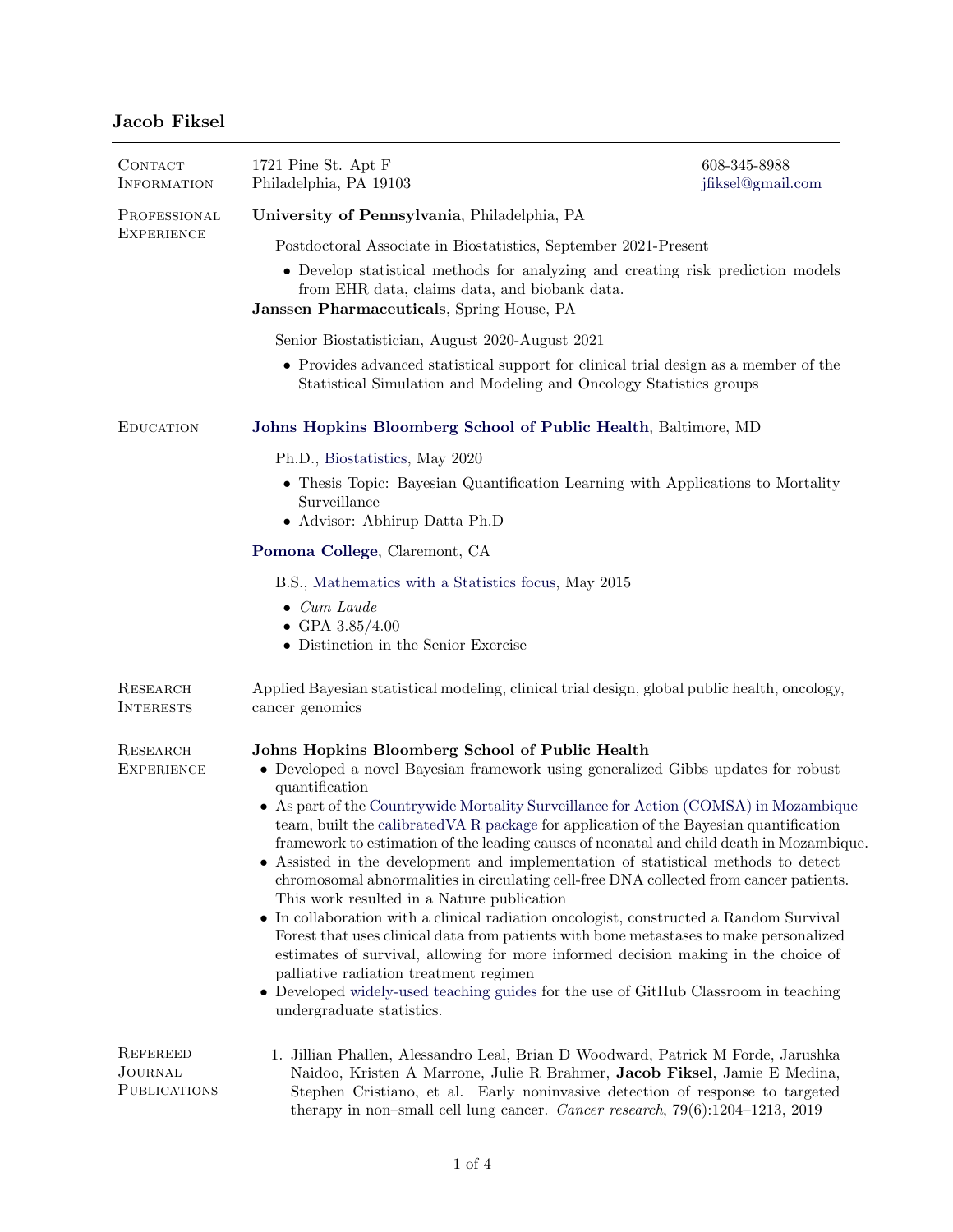- 2. Stephen Cristiano<sup>\*</sup>, Alessandro Leal<sup>\*</sup>, Jillian Phallen<sup>\*</sup>, Jacob Fiksel<sup>\*</sup>, Vilmos Adleff, Daniel C Bruhm, Sarah Østrup Jensen, Jamie E Medina, Carolyn Hruban, James R White, et al. Genome-wide cell-free dna fragmentation in patients with cancer. Nature, page 1, 201[9](#page-1-0)
- 3. Jacob Fiksel, Leah R Jager, Johannna S Hardin, and Margaret A Taub. Using github classroom to teach statistics. Journal of Statistics Education, pages  $1-10$ , 2019
- 4. Sara R Alcorn, Christen Elledge, Jean L Wright, Thomas J Smith, Todd R McNutt, Jacob Fiksel, Scott Zeger, and Theodore L DeWeese. Frequency of complicated symptomatic bone metastasis over a breadth of operational definitions. International Journal of Radiation Oncology · Biology · Physics, 2019
- 5. Abhirup Datta, Jacob Fiksel, Agbessi Amouzou, and Scott Zeger. Regularized Bayesian transfer learning for population level etiological distributions. Biostatistics, 2018
- 6. Alessandro Leal, Nicole C. T. van Grieken, Doreen N. Palsgrove, Jillian Phallen, Jamie E. Medina, Carolyn Hruban, Mark A. M. Broeckaert, Valsamo Anagnostou, Vilmos Adleff, Daniel C. Bruhm, Jenna V. Canzoniero, Jacob Fiksel, Marianne Nordsmark, Fabienne A. R. M. Warmerdam, Henk M. W. Verheul, Dick Johan van Spronsen, Laurens V. Beerepoot, Maud M. Geenen, Johanneke E. A. Portielje, Edwin P. M. Jansen, Johanna van Sandick, Elma Meershoek-Klein Kranenbarg, Hanneke W. M. van Laarhoven, Donald L. van der Peet, Cornelis J. H. van de Velde, Marcel Verheij, Remond Fijneman, Robert B. Scharpf, Gerrit A. Meijer, Annemieke Cats, and Victor E. Velculescu. White blood cell and cell-free dna analyses for detection of residual disease in gastric cancer. Nature Communications, 11(1):525, 2020
- 7. Sara R. Alcorn, Jacob Fiksel, Jean L. Wright, Christen R. Elledge, Thomas J. Smith, Powell Perng, Sarah Saleemi, Todd McNutt, Theodore L. DeWeese, and Scott L. Zeger. Developing an Improved Statistical Approach for Survival Estimation in Bone Metastases Management: The Bone Metastases Ensemble Trees for Survival (BMETS) Model. International Journal of Radiation Oncology\* Biology\* Physics, 2020
- 8. Sara R Alcorn, Christen R Elledge, Jean L Wright, Thomas J Smith, Todd R McNutt, Jacob Fiksel, Scott L Zeger, and Theodore L DeWeese. Frequency of complicated symptomatic bone metastasis over a breadth of operational definitions. International Journal of Radiation Oncology\* Biology\* Physics, 106(4):800–810, 2020
- 9. Brian T Garibaldi<sup>∗</sup>, **Jacob Fiksel**<sup>∗</sup>, John Muschelli, Matthew L Robinson, Masoud Rouhizadeh, Jamie Perin, Grant Schumock, Paul Nagy, Josh H Gray, Harsha Malapati, et al. Patient trajectories among persons hospitalized for covid-19: A cohort study. Annals of internal medicine, 2020
- 10. Christen R Elledge, Anna W LaVigne, Jacob Fiksel<sup>∗</sup> , Jean L Wright, Todd McNutt, Lawrence R Kleinberg, Chen Hu, Thomas J Smith, Scott Zeger, Theodore L DeWeese, et al. External validation of the bone metastases ensemble trees for survival (bmets) machine learning model to predict survival in patients with symptomatic bone metastases. JCO Clinical Cancer Informatics, 5:304–314, 2021
- 11. Jacob Fiksel, Abhirup Datta, and Scott Zeger. A transformation-free linear regression for compositional outcomes and predictors. Biometrics, March 2021

<span id="page-1-0"></span><sup>∗</sup> Co-first author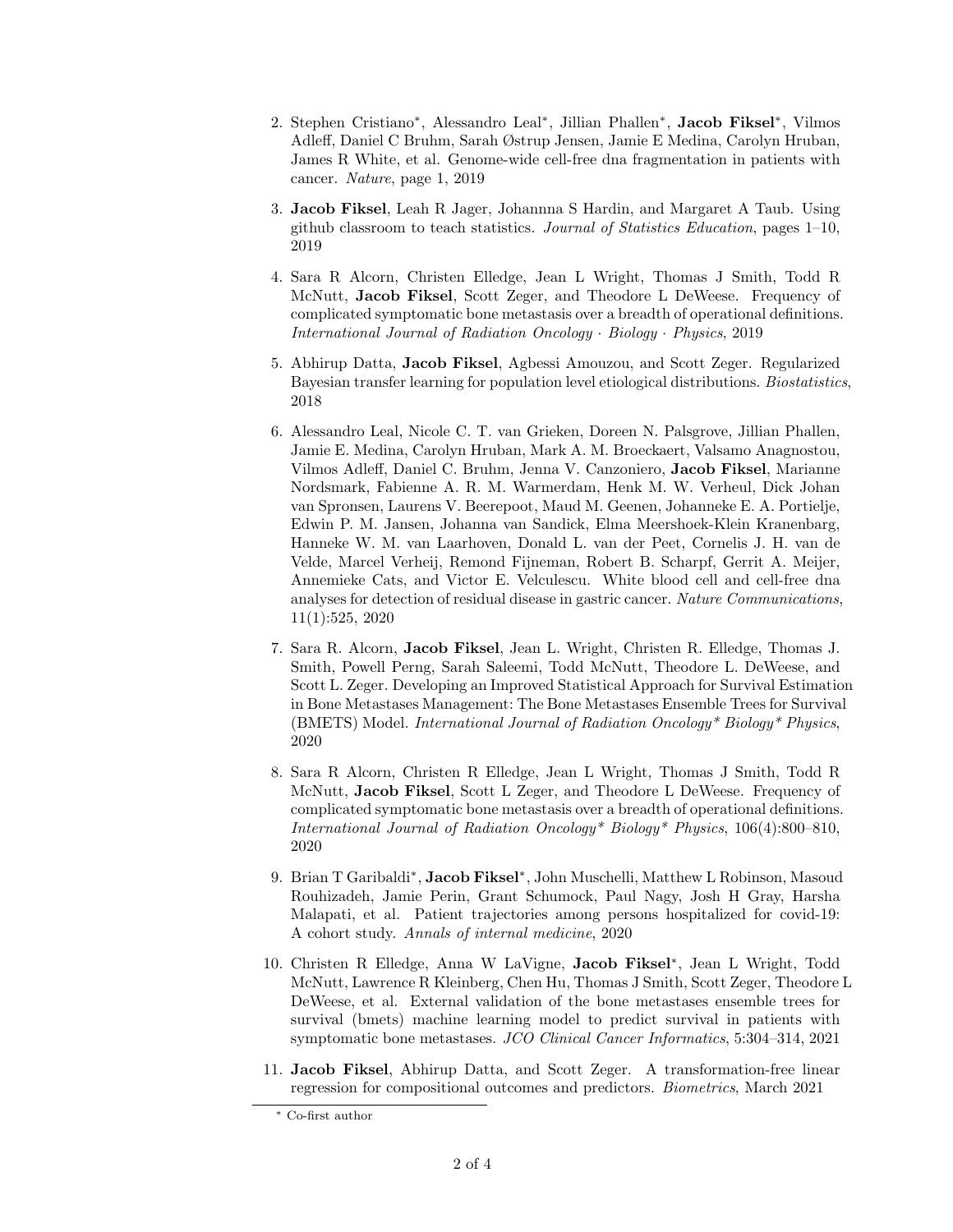|                                      | 12. Jacob Fiksel, Abhirup Datta, Agbessi Amouzou, and Scott Zeger. Generalized<br>bayes quantification learning under dataset shift. Journal of the American Statistical<br>Association, 2021                                                                                                                                                                                                                                             |  |
|--------------------------------------|-------------------------------------------------------------------------------------------------------------------------------------------------------------------------------------------------------------------------------------------------------------------------------------------------------------------------------------------------------------------------------------------------------------------------------------------|--|
| <b>SOFTWARE</b>                      | $\bullet$ R package codalm<br>$\bullet$ R package Calibrated VA                                                                                                                                                                                                                                                                                                                                                                           |  |
| <b>COMPUTING</b><br><b>KNOWLEDGE</b> | • R coding and package development<br>• Stan, JAGS, and custom MCMC samplers<br>• Development of machine learning models<br>$\bullet$ Next generation sequencing analysis with command line tools and R<br>• Reproducible computing with Git, GitHub, and GitHub Classroom<br>• Simulation studies using a high performance computing exchange (JHPCE)                                                                                    |  |
| AWARDS                               | Delta Omega Honorary Society Student Inductee (Alpha Chapter) May 2020<br><b>JHSPH Department of Biostatistics Helen Abbey Award</b><br>February 2020<br>• For excellence in teaching                                                                                                                                                                                                                                                     |  |
| <b>PRESENTATIONS</b>                 | World Meeting of the International Society for Bayesian Analysis June 2021<br>• Generalized Bayes Quantification Learning Under Dataset Shift<br>Johns Hopkins Research on Aging Showcase Poster Competition April 2018<br>• Optimized Survival Evaluation to Guide Bone Metastases Management: Developing<br>an Improved Statistical Approach. 1st place in the graduate student poster<br>competition                                   |  |
| <b>TEACHING</b><br><b>EXPERIENCE</b> | <b>Lead Teaching Assistant</b><br>• Fall 2018, 2019: Statistical Methods in Public Health I-II                                                                                                                                                                                                                                                                                                                                            |  |
|                                      | - Lead weekly labs 2-3 times per week for 10-40 graduate students                                                                                                                                                                                                                                                                                                                                                                         |  |
|                                      | <b>Teaching Assistant</b><br>• Spring 2018: Analysis of Longitudinal Data and Multilevel Statistical Models in<br>Public Health<br>• Spring 2017: Statistical Methods in Public Health III-IV<br>• Fall 2016, 2018: Biostatistics for Public Health                                                                                                                                                                                       |  |
|                                      | - Lead weekly labs once per week for 25 undergraduate students                                                                                                                                                                                                                                                                                                                                                                            |  |
| <b>SERVICE</b>                       | <b>JHSPH Biostatistics Computing Club Co-President</b> September 2016-June 2017<br>• Organized bi-weekly student presentations on computing related topics for the Biostatistics<br>department<br>Recruiting Committee, Division of Biostatistics<br>December 2016 - Present<br>• Assist with planning of annual Division of Biostatistics Open House and Admitted<br>Student Visit Days<br>• Meet with prospective and admitted students |  |
| <b>REFERENCES</b>                    | Abhirup Datta<br>Assistant Professor<br>E-mail: abhidatta@jhu.edu<br>Department of Biostatistics<br>Johns Hopkins Bloomberg School of Public Health                                                                                                                                                                                                                                                                                       |  |